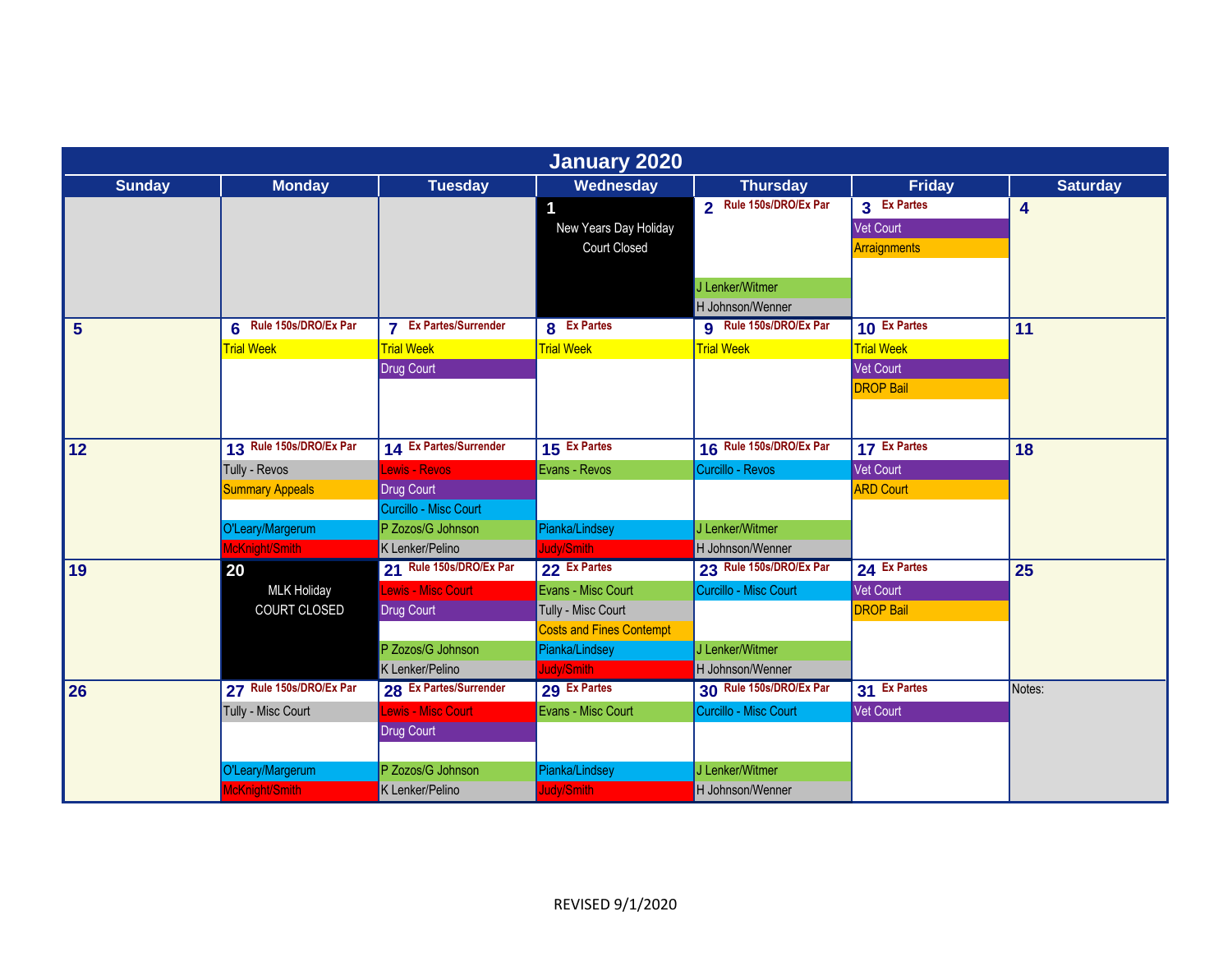| <b>February 2020</b> |                         |                         |                    |                         |                                  |                 |  |  |
|----------------------|-------------------------|-------------------------|--------------------|-------------------------|----------------------------------|-----------------|--|--|
| <b>Sunday</b>        | <b>Monday</b>           | <b>Tuesday</b>          | Wednesday          | <b>Thursday</b>         | Friday                           | <b>Saturday</b> |  |  |
|                      |                         |                         |                    |                         |                                  | 1               |  |  |
| $\overline{2}$       | 3 Rule 150s/DRO/Ex Par  | 4 Ex Partes/Surrender   | 5 Ex Partes        | 6 Rule 150s/DRO/Ex Par  | <b>7</b> Ex Partes               | 8               |  |  |
|                      | Tully - Misc Court      | Drug Court              | Evans - Misc Court | Curcillo - Misc Court   | Vet Court                        |                 |  |  |
|                      | <b>Summary Appeals</b>  |                         |                    |                         | Arraignments<br><b>DROP Bail</b> |                 |  |  |
|                      | O'Leary/Margerum        | P Zozos/G Johnson       | Pianka/Lindsey     | J Lenker/Witmer         |                                  |                 |  |  |
|                      | McKnight/Smith          | K Lenker/Pelino         | ludy/Smith         | H Johnson/Wenner        |                                  |                 |  |  |
| 9                    | 10 Rule 150s/DRO/Ex Par | 11 Ex Partes/Surrender  | 12 Ex Partes       | 13 Rule 150s/DRO/Ex Par | 14 Ex Partes                     | 15              |  |  |
|                      | <b>Trial Week</b>       | <b>Trial Week</b>       | <b>Trial Week</b>  | <b>Trial Week</b>       | <b>Trial Week</b>                |                 |  |  |
|                      |                         | <b>Drug Court</b>       |                    |                         | <b>Vet Court</b>                 |                 |  |  |
| 16                   | 17                      | 18 Rule 150s/DRO/Ex Par | 19 Ex Partes       | 20 Rule 150s/DRO/Ex Par | 21 Ex Partes                     | 22              |  |  |
|                      | President's Day Holiday | Lewis - Revos           | Evans - Revos      | Curcillo - Revos        | Vet Court                        |                 |  |  |
|                      | Court Closed            | <b>Drug Court</b>       | Tully - Misc Court |                         | <b>ARD Court</b>                 |                 |  |  |
|                      |                         | P Zozos/G Johnson       | Pianka/Lindsey     | J Lenker/Witmer         |                                  |                 |  |  |
|                      |                         | K Lenker/Pelino         | ludy/Smith         | H Johnson/Wenner        |                                  |                 |  |  |
| 23                   | 24 Rule 150s/DRO/Ex Par | 25 Ex Partes/Surrender  | 26 Ex Partes       | 27 Rule 150s/DRO/Ex Par | 28 Ex Partes                     | 29              |  |  |
|                      | Tully - Revos           | Lewis - Misc Court      | Evans - Misc Court | Curcillo - Misc Court   | Vet Court                        |                 |  |  |
|                      |                         | <b>Drug Court</b>       |                    |                         | <b>DROP Bail</b>                 |                 |  |  |
|                      | O'Leary/Margerum        | P Zozos/G Johnson       | Pianka/Lindsey     | J Lenker/Witmer         |                                  |                 |  |  |
|                      | McKnight/Smith          | K Lenker/Pelino         | Judy/Smith         | H Johnson/Wenner        |                                  |                 |  |  |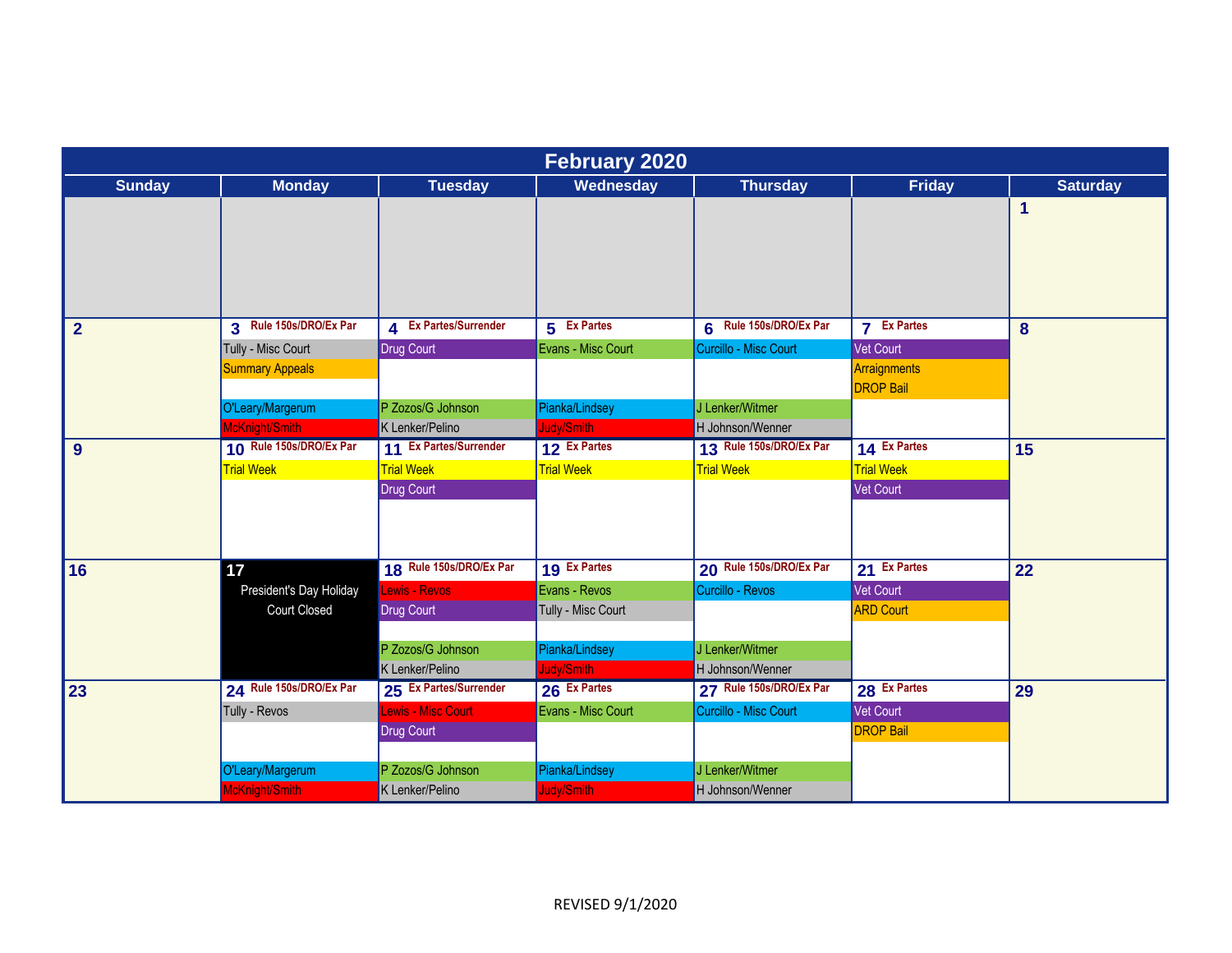| <b>March 2020</b>    |                               |                        |                                 |                         |                     |                 |  |  |
|----------------------|-------------------------------|------------------------|---------------------------------|-------------------------|---------------------|-----------------|--|--|
| <b>Sunday</b>        | <b>Monday</b>                 | <b>Tuesday</b>         | Wednesday                       | <b>Thursday</b>         | <b>Friday</b>       | <b>Saturday</b> |  |  |
| $\blacktriangleleft$ | 2 Rule 150s/DRO/Ex Par        | 3 Ex Partes/Surrender  | 4 Ex Partes                     | 5 Rule 150s/DRO/Ex Par  | 6 Ex Partes         | $\overline{7}$  |  |  |
|                      | Tully - Misc Court            | Lewis - Misc Court     | Evans - Misc Court              | Curcillo - Misc Court   | Vet Court           |                 |  |  |
|                      | <b>Summary Appeals</b>        | Drug Court             |                                 |                         | <b>Arraignments</b> |                 |  |  |
|                      |                               |                        |                                 |                         |                     |                 |  |  |
|                      | O'Leary/Margerum              | P Zozos/G Johnson      | Pianka/Lindsey                  | J Lenker/Witmer         |                     |                 |  |  |
|                      | McKnight/Smith                | K Lenker/Pelino        | Judy/Smith                      | H Johnson/Wenner        |                     |                 |  |  |
| 8                    | <b>g</b> Rule 150s/DRO/Ex Par | 10 Ex Partes/Surrender | 11 Ex Partes                    | 12 Rule 150s/DRO/Ex Par | 13 Ex Partes        | 14              |  |  |
|                      | <b>Trial Week</b>             | <b>Trial Week</b>      | <b>Trial Week</b>               | <b>Trial Week</b>       | <b>Trial Week</b>   |                 |  |  |
|                      |                               | <b>Drug Court</b>      |                                 |                         | Vet Court           |                 |  |  |
|                      |                               |                        |                                 |                         | <b>DROP Bail</b>    |                 |  |  |
|                      |                               |                        |                                 |                         |                     |                 |  |  |
|                      |                               |                        |                                 |                         |                     |                 |  |  |
| 15                   | 16 Rule 150s/DRO/Ex Par       | 17 Ex Partes/Surrender | 18 Ex Partes                    | 19 Rule 150s/DRO/Ex Par | 20 Ex Partes        | 21              |  |  |
|                      | Tully - Revos                 | <b>Lewis - Revos</b>   | Evans - Revos                   | Curcillo - Revos        | <b>Vet Court</b>    |                 |  |  |
|                      |                               | <b>Drug Court</b>      |                                 |                         | <b>ARD Court</b>    |                 |  |  |
|                      |                               |                        |                                 |                         |                     |                 |  |  |
|                      | O'Leary/Margerum              | P Zozos/G Johnson      | Pianka/Lindsey                  | J Lenker/Witmer         |                     |                 |  |  |
|                      | McKnight/Smith                | K Lenker/Pelino        | Judy/Smith                      | H Johnson/Wenner        |                     |                 |  |  |
| 22                   | 23 Rule 150s/DRO/Ex Par       | 24 Ex Partes/Surrender | 25 Ex Partes                    | 26 Rule 150s/DRO/Ex Par | 27 Ex Partes        | 28              |  |  |
|                      | Tully - Misc Court            | Lewis - Misc Court     | Evans - Misc Court              | Curcillo - Misc Court   | Vet Court           |                 |  |  |
|                      |                               | <b>Drug Court</b>      | <b>Costs and Fines Contempt</b> |                         | <b>DROP Bail</b>    |                 |  |  |
|                      |                               |                        |                                 |                         |                     |                 |  |  |
|                      | O'Leary/Margerum              | P Zozos/G Johnson      | Pianka/Lindsey                  | J Lenker/Witmer         |                     |                 |  |  |
|                      | McKnight/Smith                | K Lenker/Pelino        | Judy/Smith                      | H Johnson/Wenner        |                     |                 |  |  |
| 29                   | 30 Rule 150s/DRO/Ex Par       | 31 Ex Partes/Surrender | Notes:                          |                         |                     |                 |  |  |
|                      | Tully - Misc Court            | Lewis - Misc Court     |                                 |                         |                     |                 |  |  |
|                      |                               | <b>Drug Court</b>      |                                 |                         |                     |                 |  |  |
|                      |                               |                        |                                 |                         |                     |                 |  |  |
|                      | O'Leary/Margerum              | P Zozos/G Johnson      |                                 |                         |                     |                 |  |  |
|                      | McKnight/Smith                | K Lenker/Pelino        |                                 |                         |                     |                 |  |  |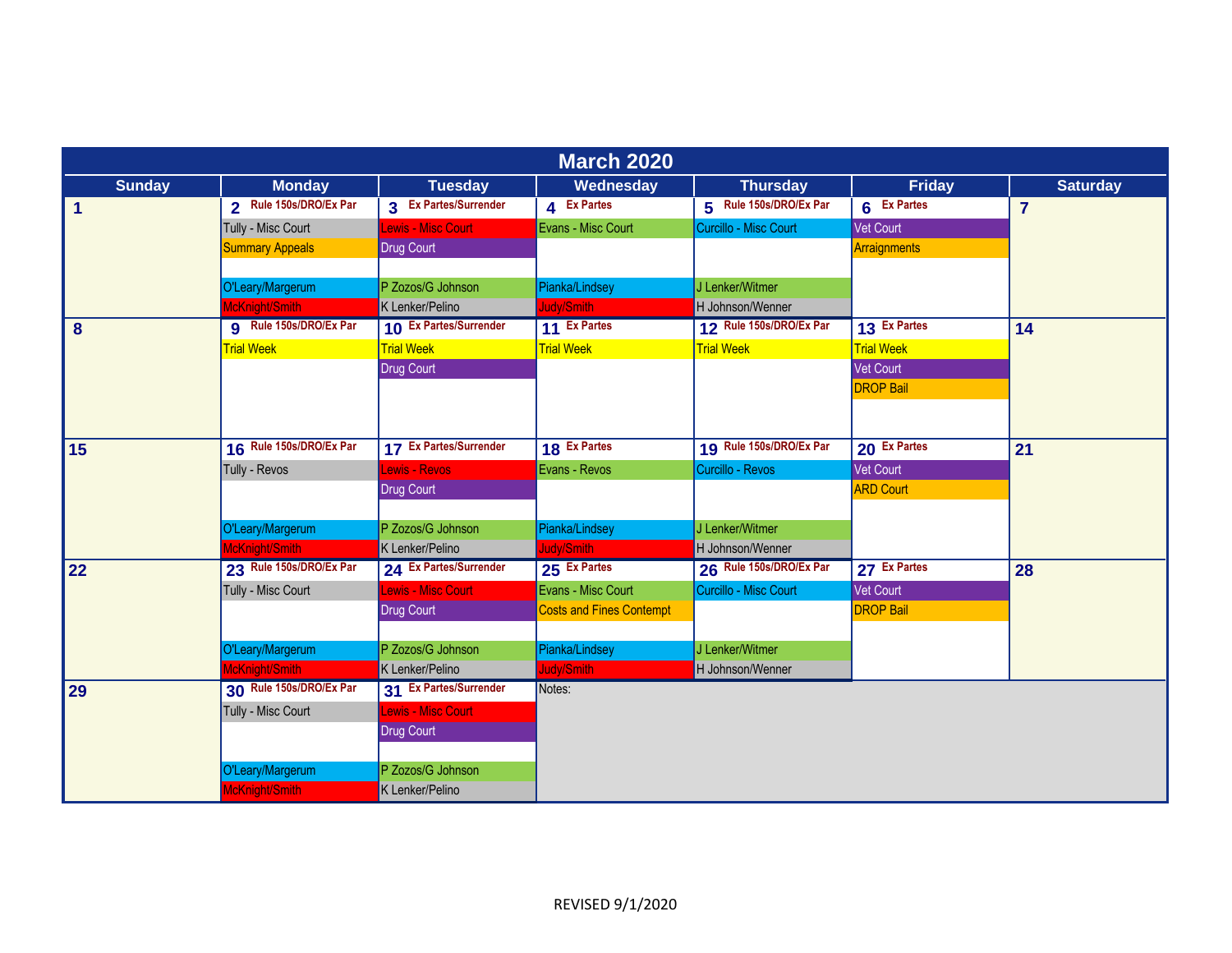|                |                         |                                                       | <b>April 2020</b>  |                         |                                  |                 |
|----------------|-------------------------|-------------------------------------------------------|--------------------|-------------------------|----------------------------------|-----------------|
| <b>Sunday</b>  | <b>Monday</b>           | <b>Tuesday</b>                                        | Wednesday          | <b>Thursday</b>         | <b>Friday</b>                    | <b>Saturday</b> |
|                |                         |                                                       | 1 Ex Partes        | 2 Rule 150s/DRO/Ex Par  | 3 Ex Partes                      | 4               |
|                |                         |                                                       | Evans - Misc Court | Curcillo - Misc Court   | Vet Court                        |                 |
|                |                         |                                                       |                    |                         | Arraignments<br><b>DROP Bail</b> |                 |
|                |                         |                                                       | Pianka/Lindsey     | J Lenker/Witmer         |                                  |                 |
|                |                         |                                                       | Judy/Smith         | H Johnson/Wenner        |                                  |                 |
| $5\phantom{1}$ | 6 Rule 150s/DRO/Ex Par  | <b>Ex Partes/Surrender</b><br>$\overline{\mathbf{z}}$ | 8 Ex Partes        | 9 Rule 150s/DRO/Ex Par  | 10 Ex Partes                     | 11              |
|                | Tully - Misc Court      | Lewis - Misc Court                                    |                    | Curcillo - Misc Court   | Vet Court                        |                 |
|                | <b>Summary Appeals</b>  | <b>Drug Court</b>                                     |                    |                         | <b>ARD Court</b>                 |                 |
|                |                         |                                                       |                    |                         |                                  |                 |
|                | O'Leary/Margerum        | P Zozos/G Johnson                                     | Pianka/Lindsey     | J Lenker/Witmer         |                                  |                 |
|                | McKnight/Smith          | K Lenker/Pelino                                       | Judy/Smith         | H Johnson/Wenner        |                                  |                 |
| 12             | 13 Rule 150s/DRO/Ex Par | 14 Ex Partes/Surrender                                | 15 Ex Partes       | 16 Rule 150s/DRO/Ex Par | 17 Ex Partes                     | 18              |
|                | Tully - Misc Court      | Lewis - Misc Court                                    | Evans - Misc Court | Curcillo - Misc Court   | <b>Vet Court</b>                 |                 |
|                |                         | Drug Court                                            |                    |                         | <b>DROP Bail</b>                 |                 |
|                |                         |                                                       |                    |                         |                                  |                 |
|                | O'Leary/Margerum        | P Zozos/G Johnson                                     | Pianka/Lindsey     | J Lenker/Witmer         |                                  |                 |
|                | McKnight/Smith          | K Lenker/Pelino                                       | ludy/Smith         | H Johnson/Wenner        |                                  |                 |
| 19             | 20 Rule 150s/DRO/Ex Par | 21 Ex Partes/Surrender                                | 22 Ex Partes       | 23 Rule 150s/DRO/Ex Par | 24 Ex Partes                     | 25              |
|                | <b>Trial Week</b>       | <b>Trial Week</b>                                     | <b>Trial Week</b>  | <b>Trial Week</b>       | <b>Trial Week</b>                |                 |
|                |                         | Drug Court                                            |                    |                         | <b>Vet Court</b>                 |                 |
|                |                         |                                                       |                    |                         |                                  |                 |
|                |                         |                                                       |                    |                         |                                  |                 |
| 26             | 27 Rule 150s/DRO/Ex Par | 28 Ex Partes/Surrender                                | 29 Ex Partes       | 30 Rule 150s/DRO/Ex Par | Notes:                           |                 |
|                | Tully - Revos           | Lewis - Revos                                         | Evans - Revos      | Curcillo - Revos        |                                  |                 |
|                |                         | <b>Drug Court</b>                                     |                    |                         |                                  |                 |
|                | O'Leary/Margerum        | P Zozos/G Johnson                                     | Pianka/Lindsey     | J Lenker/Witmer         |                                  |                 |
|                | McKnight/Smith          | K Lenker/Pelino                                       | Judy/Smith         | H Johnson/Wenner        |                                  |                 |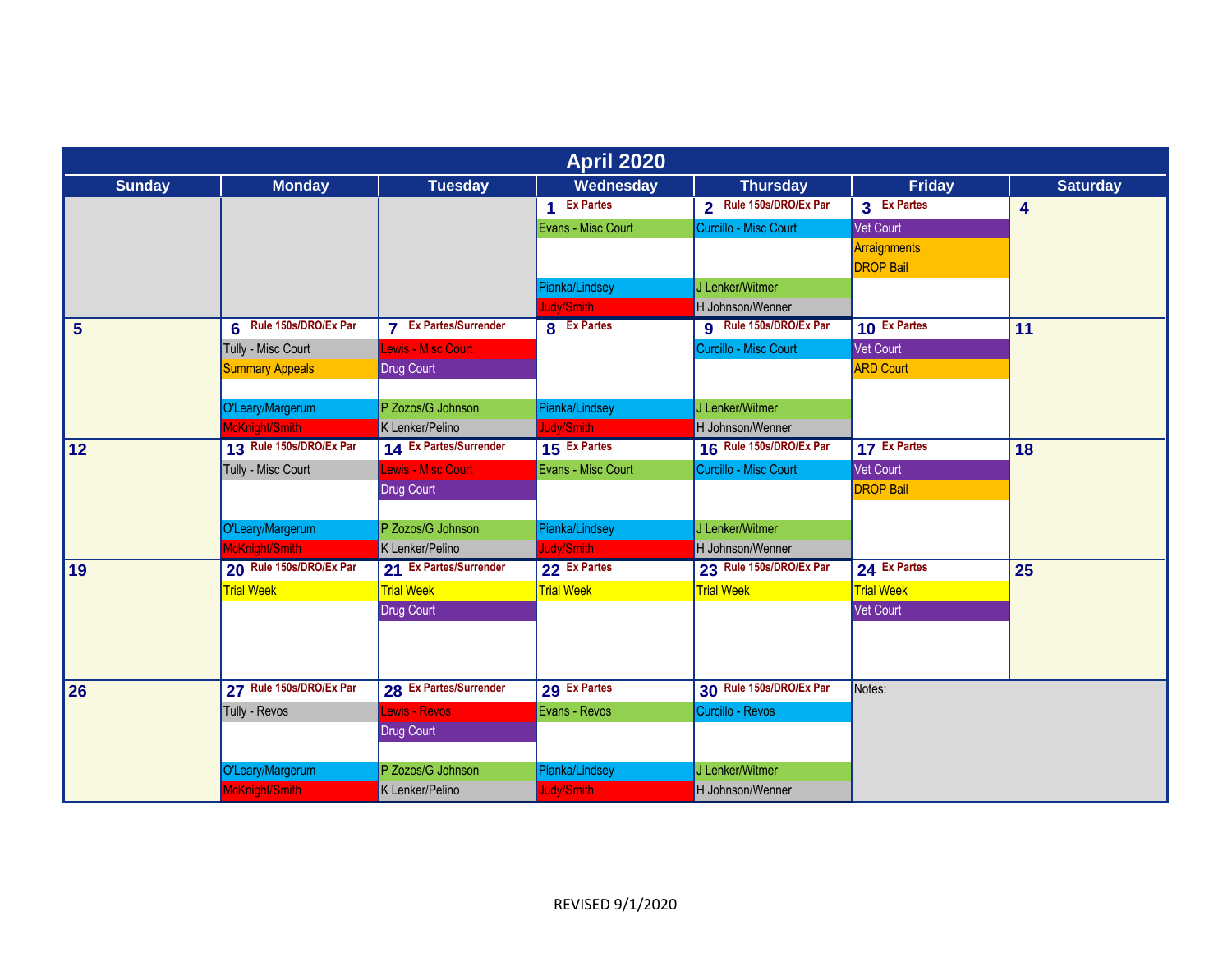|               |                         |                         | <b>May 2020</b>                 |                         |                   |                 |
|---------------|-------------------------|-------------------------|---------------------------------|-------------------------|-------------------|-----------------|
| <b>Sunday</b> | <b>Monday</b>           | <b>Tuesday</b>          | Wednesday                       | <b>Thursday</b>         | <b>Friday</b>     | <b>Saturday</b> |
|               |                         |                         |                                 |                         | 1 Ex Partes       | $\overline{2}$  |
|               |                         |                         |                                 |                         | Vet Court         |                 |
|               |                         |                         |                                 |                         | Arraignments      |                 |
|               |                         |                         |                                 |                         | <b>DROP Bail</b>  |                 |
|               |                         |                         |                                 |                         |                   |                 |
|               |                         |                         |                                 |                         |                   |                 |
| 3             | 4 Rule 150s/DRO/Ex Par  | 5 Ex Partes/Surrender   | 6 Ex Partes                     | 7 Rule 150s/DRO/Ex Par  | 8 Ex Partes       | 9               |
|               | Tully - Misc Court      | Lewis - Misc Court      | Evans - Misc Court              | Curcillo - Misc Court   | Vet Court         |                 |
|               | <b>Summary Appeals</b>  | Drug Court              |                                 |                         |                   |                 |
|               |                         |                         |                                 |                         |                   |                 |
|               | O'Leary/Margerum        | P Zozos/G Johnson       | Pianka/Lindsey                  | J Lenker/Witmer         |                   |                 |
|               | McKnight/Smith          | K Lenker/Pelino         | Judy/Smith                      | H Johnson/Wenner        |                   |                 |
| 10            | 11 Rule 150s/DRO/Ex Par | 12 Ex Partes/Surrender  | 13 Ex Partes                    | 14 Rule 150s/DRO/Ex Par | 15 Ex Partes      | 16              |
|               | <b>Trial Week</b>       | <b>Trial Week</b>       | <b>Trial Week</b>               | <b>Trial Week</b>       | <b>Trial Week</b> |                 |
|               |                         | Drug Court              |                                 |                         | Vet Court         |                 |
|               |                         |                         |                                 |                         | <b>DROP Bail</b>  |                 |
|               |                         |                         |                                 |                         |                   |                 |
|               |                         |                         |                                 |                         |                   |                 |
| 17            | 18 Rule 150s/DRO/Ex Par | 19 Ex Partes/Surrender  | 20 Ex Partes                    | 21 Rule 150s/DRO/Ex Par | 22 Ex Partes      | $\overline{23}$ |
|               | Tully - Revos           | Lewis - Revos           | Evans - Revos                   | Curcillo - Revos        | Vet Court         |                 |
|               |                         | Drug Court              |                                 |                         | <b>ARD Court</b>  |                 |
|               |                         |                         |                                 |                         |                   |                 |
|               | O'Leary/Margerum        | P Zozos/G Johnson       | Pianka/Lindsey                  | J Lenker/Witmer         |                   |                 |
|               | McKnight/Smith          | K Lenker/Pelino         | Judy/Smith                      | H Johnson/Wenner        |                   |                 |
| 24            | 25                      | 26 Rule 150s/DRO/Ex Par | 27 Ex Partes                    | 28 Rule 150s/DRO/Ex Par | 29 Ex Partes      | 30              |
|               | Memorial Day Holiday    | Lewis - Misc Court      | Evans - Misc Court              | Curcillo - Misc Court   | Vet Court         |                 |
|               | <b>Court Closed</b>     | Drug Court              | <b>Costs and Fines Contempt</b> |                         | <b>DROP Bail</b>  |                 |
|               |                         |                         | Tully - Misc Court              |                         |                   |                 |
|               |                         | P Zozos/G Johnson       | Pianka/Lindsey                  | J Lenker/Witmer         |                   |                 |
|               |                         | K Lenker/Pelino         | Judy/Smith                      | H Johnson/Wenner        |                   |                 |
| 31            | Notes:                  |                         |                                 |                         |                   |                 |
|               |                         |                         |                                 |                         |                   |                 |
|               |                         |                         |                                 |                         |                   |                 |
|               |                         |                         |                                 |                         |                   |                 |
|               |                         |                         |                                 |                         |                   |                 |
|               |                         |                         |                                 |                         |                   |                 |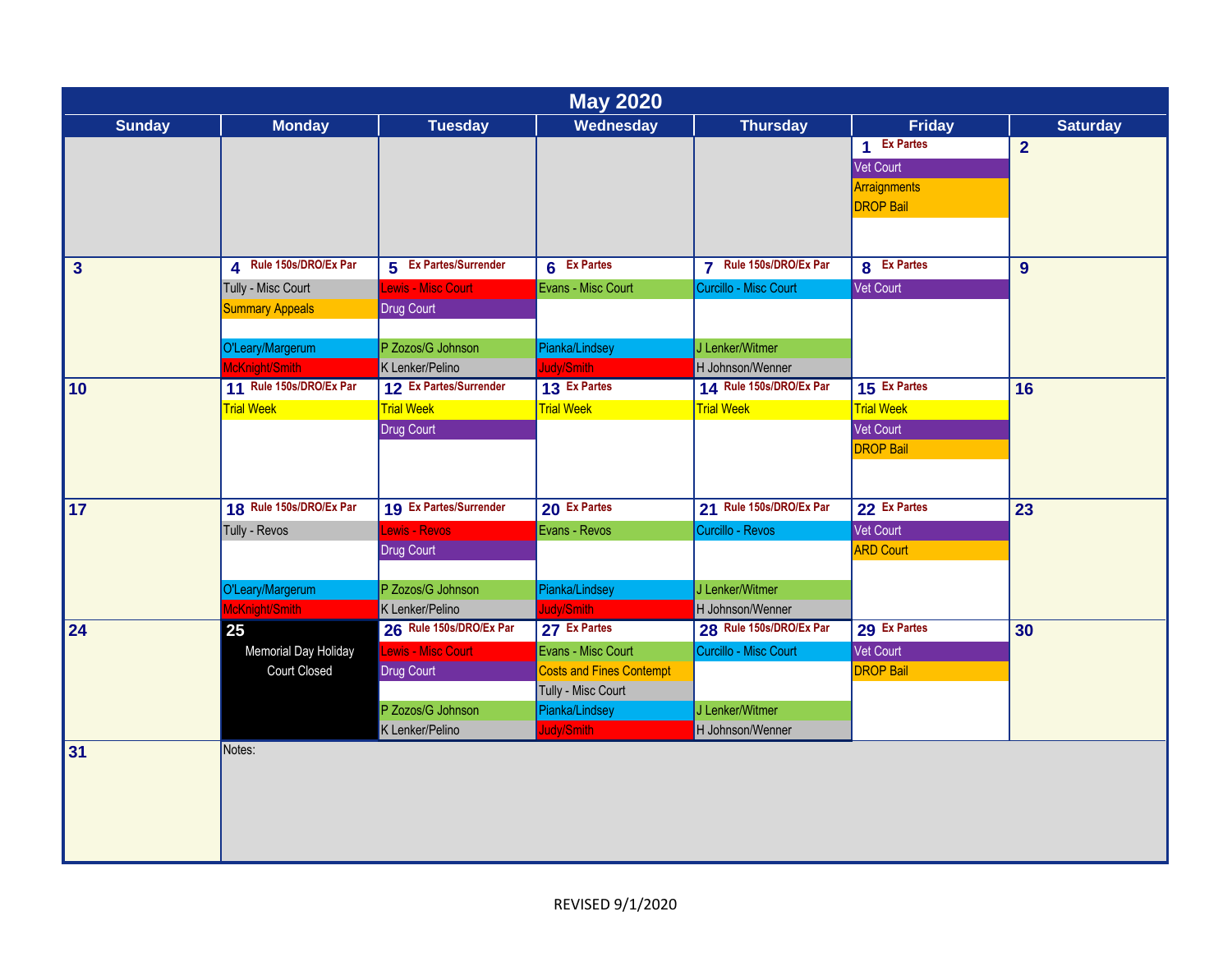| <b>June 2020</b> |                                    |                              |                    |                         |                   |                 |  |  |
|------------------|------------------------------------|------------------------------|--------------------|-------------------------|-------------------|-----------------|--|--|
| <b>Sunday</b>    | <b>Monday</b>                      | <b>Tuesday</b>               | Wednesday          | <b>Thursday</b>         | <b>Friday</b>     | <b>Saturday</b> |  |  |
|                  | 1 Rule 150s/DRO/Ex Par             | 2 Ex Partes/Surrender        | 3 Ex Partes        | 4 Rule 150s/DRO/Ex Par  | 5 Ex Partes       | $6\phantom{a}$  |  |  |
|                  | Tully - Misc Court                 | Lewis - Misc Court           | Evans - Misc Court | Curcillo - Misc Court   | Vet Court         |                 |  |  |
|                  | <b>Summary Appeals</b>             | Drug Court                   |                    |                         | Arraignments      |                 |  |  |
|                  |                                    |                              |                    |                         |                   |                 |  |  |
|                  | O'Leary/Margerum                   | P Zozos/G Johnson            | Pianka/Lindsey     | J Lenker/Witmer         |                   |                 |  |  |
|                  | McKnight/Smith                     | K Lenker/Pelino              | Judy/Smith         | H Johnson/Wenner        |                   |                 |  |  |
| $\overline{7}$   | 8 Rule 150s/DRO/Ex Par             | <b>g</b> Ex Partes/Surrender | 10 Ex Partes       | 11 Rule 150s/DRO/Ex Par | 12 Ex Partes      | 13              |  |  |
|                  | Tully - Misc Court                 | Lewis - Misc Court           | Evans - Misc Court | Curcillo - Misc Court   | Vet Court         |                 |  |  |
|                  |                                    | <b>Drug Court</b>            |                    |                         | <b>DROP Bail</b>  |                 |  |  |
|                  |                                    |                              |                    |                         |                   |                 |  |  |
|                  | O'Leary/Margerum                   | P Zozos/G Johnson            | Pianka/Lindsey     | J Lenker/Witmer         |                   |                 |  |  |
|                  | McKnight/Smith                     | K Lenker/Pelino              | Judy/Smith         | H Johnson/Wenner        |                   |                 |  |  |
| 14               | 15 Rule 150s/DRO/Ex Par            | 16 Ex Partes/Surrender       | 17 Ex Partes       | 18 Rule 150s/DRO/Ex Par | 19 Ex Partes      | 20              |  |  |
|                  | <b>Trial Week</b>                  | <b>Trial Week</b>            | <b>Trial Week</b>  | <b>Trial Week</b>       | <b>Trial Week</b> |                 |  |  |
|                  |                                    | <b>Drug Court</b>            |                    |                         | <b>Vet Court</b>  |                 |  |  |
|                  |                                    |                              |                    |                         | <b>DROP Bail</b>  |                 |  |  |
|                  |                                    |                              |                    |                         |                   |                 |  |  |
|                  | 22 Rule 150s/DRO/Ex Par            | 23 Ex Partes/Surrender       | 24 Ex Partes       | 25 Rule 150s/DRO/Ex Par | 26 Ex Partes      |                 |  |  |
| 21               |                                    |                              |                    |                         |                   | 27              |  |  |
|                  | Tully - Revos                      | Lewis - Revos                | Evans - Revos      | Curcillo - Revos        | <b>Vet Court</b>  |                 |  |  |
|                  |                                    | <b>Drug Court</b>            |                    |                         | <b>ARD</b> Court  |                 |  |  |
|                  |                                    | P Zozos/G Johnson            | Pianka/Lindsey     | J Lenker/Witmer         |                   |                 |  |  |
|                  | O'Leary/Margerum<br>McKnight/Smith | K Lenker/Pelino              | Judy/Smith         | H Johnson/Wenner        |                   |                 |  |  |
| 28               | 29 Rule 150s/DRO/Ex Par            | 30 Ex Partes/Surrender       | Notes:             |                         |                   |                 |  |  |
|                  | Tully - Misc Court                 | Lewis - Misc Court           |                    |                         |                   |                 |  |  |
|                  |                                    |                              |                    |                         |                   |                 |  |  |
|                  |                                    | Drug Court                   |                    |                         |                   |                 |  |  |
|                  | O'Leary/Margerum                   | P Zozos/G Johnson            |                    |                         |                   |                 |  |  |
|                  | McKnight/Smith                     | K Lenker/Pelino              |                    |                         |                   |                 |  |  |
|                  |                                    |                              |                    |                         |                   |                 |  |  |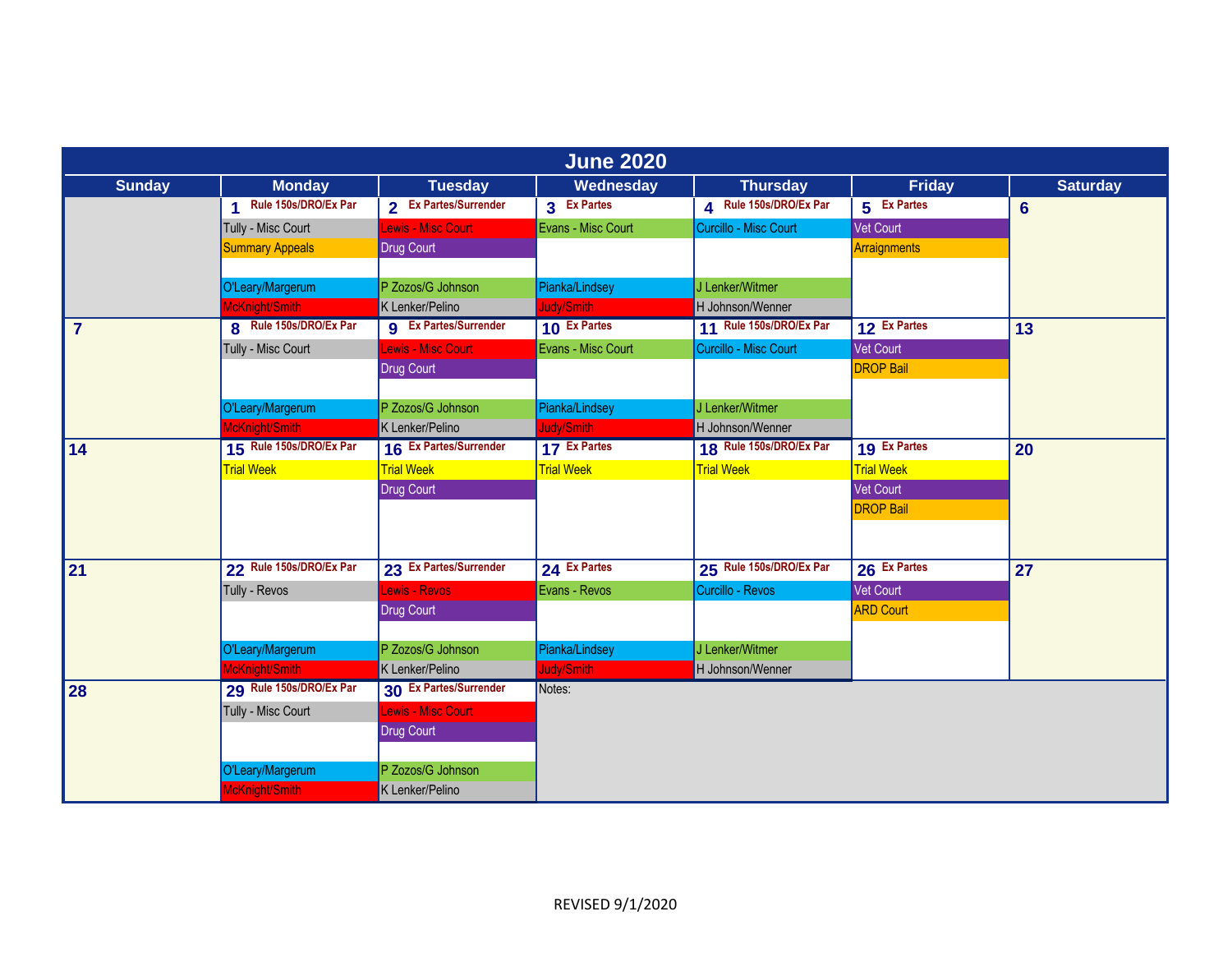| <b>July 2020</b> |                         |                                                       |                                 |                         |                          |                 |  |  |
|------------------|-------------------------|-------------------------------------------------------|---------------------------------|-------------------------|--------------------------|-----------------|--|--|
| <b>Sunday</b>    | <b>Monday</b>           | <b>Tuesday</b>                                        | Wednesday                       | <b>Thursday</b>         | <b>Friday</b>            | <b>Saturday</b> |  |  |
|                  |                         |                                                       | 1 Ex Partes                     | 2 Rule 150s/DRO/Ex Par  | $\overline{3}$           | 4               |  |  |
|                  |                         |                                                       |                                 | Curcillo - Misc Court   | Independence Day Holiday |                 |  |  |
|                  |                         |                                                       |                                 |                         | <b>Court Closed</b>      |                 |  |  |
|                  |                         |                                                       |                                 |                         |                          |                 |  |  |
|                  |                         |                                                       | Pianka/Lindsey                  | J Lenker/Witmer         |                          |                 |  |  |
|                  |                         |                                                       | Judy/Smith                      | H Johnson/Wenner        |                          |                 |  |  |
| $5\phantom{1}$   | 6 Rule 150s/DRO/Ex Par  | <b>Ex Partes/Surrender</b><br>$\overline{\mathbf{z}}$ | <b>8</b> Ex Partes              | g Rule 150s/DRO/Ex Par  | 10 Ex Partes             | 11              |  |  |
|                  | Tully - Misc Court      | Lewis - Misc Court                                    | Evans - Misc Court              | Curcillo - Misc Court   | Vet Court                |                 |  |  |
|                  | <b>Summary Appeals</b>  | <b>Drug Court</b>                                     |                                 |                         | Arraignments             |                 |  |  |
|                  |                         |                                                       |                                 |                         | <b>DROP Bail</b>         |                 |  |  |
|                  | O'Leary/Margerum        | P Zozos/G Johnson                                     | Pianka/Lindsey                  | J Lenker/Witmer         |                          |                 |  |  |
|                  | McKnight/Smith          | K Lenker/Pelino                                       | Judy/Smith                      | H Johnson/Wenner        |                          |                 |  |  |
| 12               | 13 Rule 150s/DRO/Ex Par | 14 Ex Partes/Surrender                                | 15 Ex Partes                    | 16 Rule 150s/DRO/Ex Par | 17 Ex Partes             | 18              |  |  |
|                  | Tully - Misc Court      | Lewis - Misc Court                                    | Evans - Misc Court              | Curcillo - Misc Court   | <b>Vet Court</b>         |                 |  |  |
|                  |                         | Drug Court                                            |                                 |                         | <b>ARD Court</b>         |                 |  |  |
|                  |                         |                                                       |                                 |                         |                          |                 |  |  |
|                  | O'Leary/Margerum        | P Zozos/G Johnson                                     | Pianka/Lindsey                  | J Lenker/Witmer         |                          |                 |  |  |
|                  | McKnight/Smith          | K Lenker/Pelino                                       | Judy/Smith                      | H Johnson/Wenner        |                          |                 |  |  |
| 19               | 20 Rule 150s/DRO/Ex Par | 21 Ex Partes/Surrender                                | 22 Ex Partes                    | 23 Rule 150s/DRO/Ex Par | 24 Ex Partes             | 25              |  |  |
|                  | Tully - Revos           | Lewis - Revos                                         | Evans - Revos                   | Curcillo - Revos        | <b>Vet Court</b>         |                 |  |  |
|                  |                         | <b>Drug Court</b>                                     |                                 |                         | <b>DROP Bail</b>         |                 |  |  |
|                  |                         |                                                       |                                 |                         |                          |                 |  |  |
|                  | O'Leary/Margerum        | P Zozos/G Johnson                                     | Pianka/Lindsey                  | J Lenker/Witmer         |                          |                 |  |  |
|                  | McKnight/Smith          | K Lenker/Pelino                                       | Judy/Smith                      | H Johnson/Wenner        |                          |                 |  |  |
| 26               | 27 Rule 150s/DRO/Ex Par | 28 Ex Partes/Surrender                                | 29 Ex Partes                    | 30 Rule 150s/DRO/Ex Par | 31 Ex Partes             | Notes:          |  |  |
|                  | Tully - Misc Court      | Lewis - Misc Court                                    | Evans - Misc Court              | Curcillo - Misc Court   | <b>Vet Court</b>         |                 |  |  |
|                  |                         | <b>Drug Court</b>                                     | <b>Costs and Fines Contempt</b> |                         |                          |                 |  |  |
|                  |                         |                                                       |                                 |                         |                          |                 |  |  |
|                  | O'Leary/Margerum        | P Zozos/G Johnson                                     | Pianka/Lindsey                  | J Lenker/Witmer         |                          |                 |  |  |
|                  | McKnight/Smith          | K Lenker/Pelino                                       | Judy/Smith                      | H Johnson/Wenner        |                          |                 |  |  |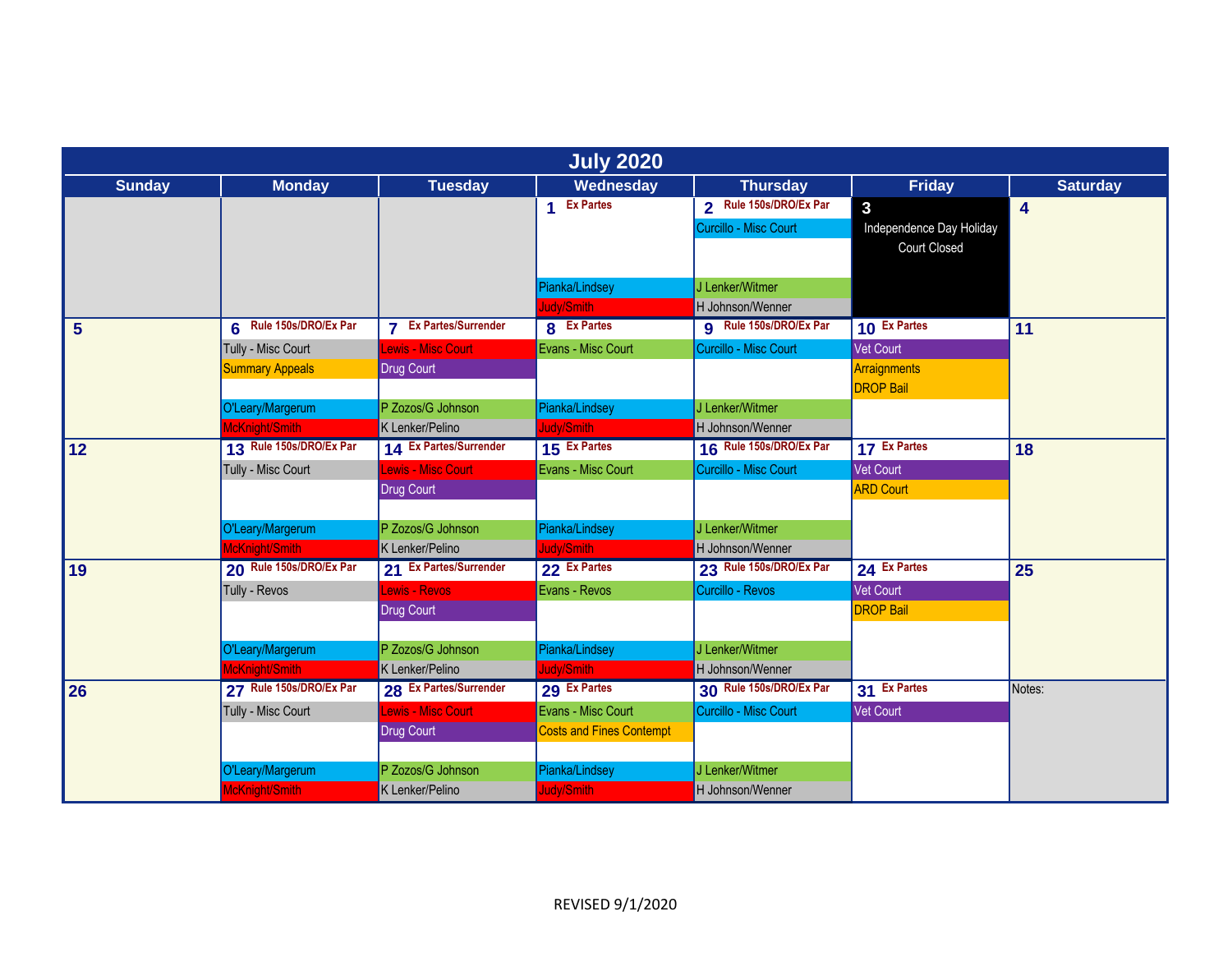| <b>August 2020</b> |                         |                        |                    |                         |                                  |                 |  |  |
|--------------------|-------------------------|------------------------|--------------------|-------------------------|----------------------------------|-----------------|--|--|
| <b>Sunday</b>      | <b>Monday</b>           | <b>Tuesday</b>         | Wednesday          | <b>Thursday</b>         | <b>Friday</b>                    | <b>Saturday</b> |  |  |
|                    |                         |                        |                    |                         |                                  | $\mathbf{1}$    |  |  |
| $\overline{2}$     | 3 Rule 150s/DRO/Ex Par  | 4 Ex Partes/Surrender  | 5 Ex Partes        | 6 Rule 150s/DRO/Ex Par  | <b>7</b> Ex Partes               | 8               |  |  |
|                    | Tully - Misc Court      | Lewis - Misc Court     | Evans - Misc Court | Curcillo - Misc Court   | <b>Vet Court</b>                 |                 |  |  |
|                    | <b>Summary Appeals</b>  | Drug Court             |                    |                         | Arraignments<br><b>DROP Bail</b> |                 |  |  |
|                    | O'Leary/Margerum        | P Zozos/G Johnson      | Pianka/Lindsey     | J Lenker/Witmer         |                                  |                 |  |  |
|                    | McKnight/Smith          | K Lenker/Pelino        | Judy/Smith         | H Johnson/Wenner        |                                  |                 |  |  |
| 9                  | 10 Rule 150s/DRO/Ex Par | 11 Ex Partes/Surrender | 12 Ex Partes       | 13 Rule 150s/DRO/Ex Par | 14 Ex Partes                     | 15              |  |  |
|                    | Tully - Misc Court      | Lewis - Misc Court     | Evans - Misc Court | Curcillo - Misc Court   | Vet Court                        |                 |  |  |
|                    |                         | Drug Court             |                    |                         |                                  |                 |  |  |
|                    | O'Leary/Margerum        | P Zozos/G Johnson      | Pianka/Lindsey     | J Lenker/Witmer         |                                  |                 |  |  |
|                    | McKnight/Smith          | K Lenker/Pelino        | Judy/Smith         | H Johnson/Wenner        |                                  |                 |  |  |
| 16                 | 17 Rule 150s/DRO/Ex Par | 18 Ex Partes/Surrender | 19 Ex Partes       | 20 Rule 150s/DRO/Ex Par | 21 Ex Partes                     | 22              |  |  |
|                    | <b>Trial Week</b>       | <b>Trial Week</b>      | <b>Trial Week</b>  | <b>Trial Week</b>       | <b>Trial Week</b>                |                 |  |  |
|                    |                         | Drug Court             |                    |                         | Vet Court                        |                 |  |  |
|                    |                         |                        |                    |                         | <b>DROP Bail</b>                 |                 |  |  |
| 23                 | 24 Rule 150s/DRO/Ex Par | 25 Ex Partes/Surrender | 26 Ex Partes       | 27 Rule 150s/DRO/Ex Par | 28 Ex Partes                     | 29              |  |  |
|                    | Tully - Revos           | ewis - Revos           | Evans - Revos      | Curcillo - Revos        | <b>Vet Court</b>                 |                 |  |  |
|                    |                         | Drug Court             |                    |                         | <b>ARD Court</b>                 |                 |  |  |
|                    | O'Leary/Margerum        | P Zozos/G Johnson      | Pianka/Lindsey     | J Lenker/Witmer         |                                  |                 |  |  |
|                    | McKnight/Smith          | K Lenker/Pelino        | Judy/Smith         | H Johnson/Wenner        |                                  |                 |  |  |
| 30                 | 31 Rule 150s/DRO/Ex Par | Notes:                 |                    |                         |                                  |                 |  |  |
|                    | Tully - Misc Court      |                        |                    |                         |                                  |                 |  |  |
|                    | O'Leary/Margerum        |                        |                    |                         |                                  |                 |  |  |
|                    | McKnight/Smith          |                        |                    |                         |                                  |                 |  |  |
|                    |                         |                        |                    |                         |                                  |                 |  |  |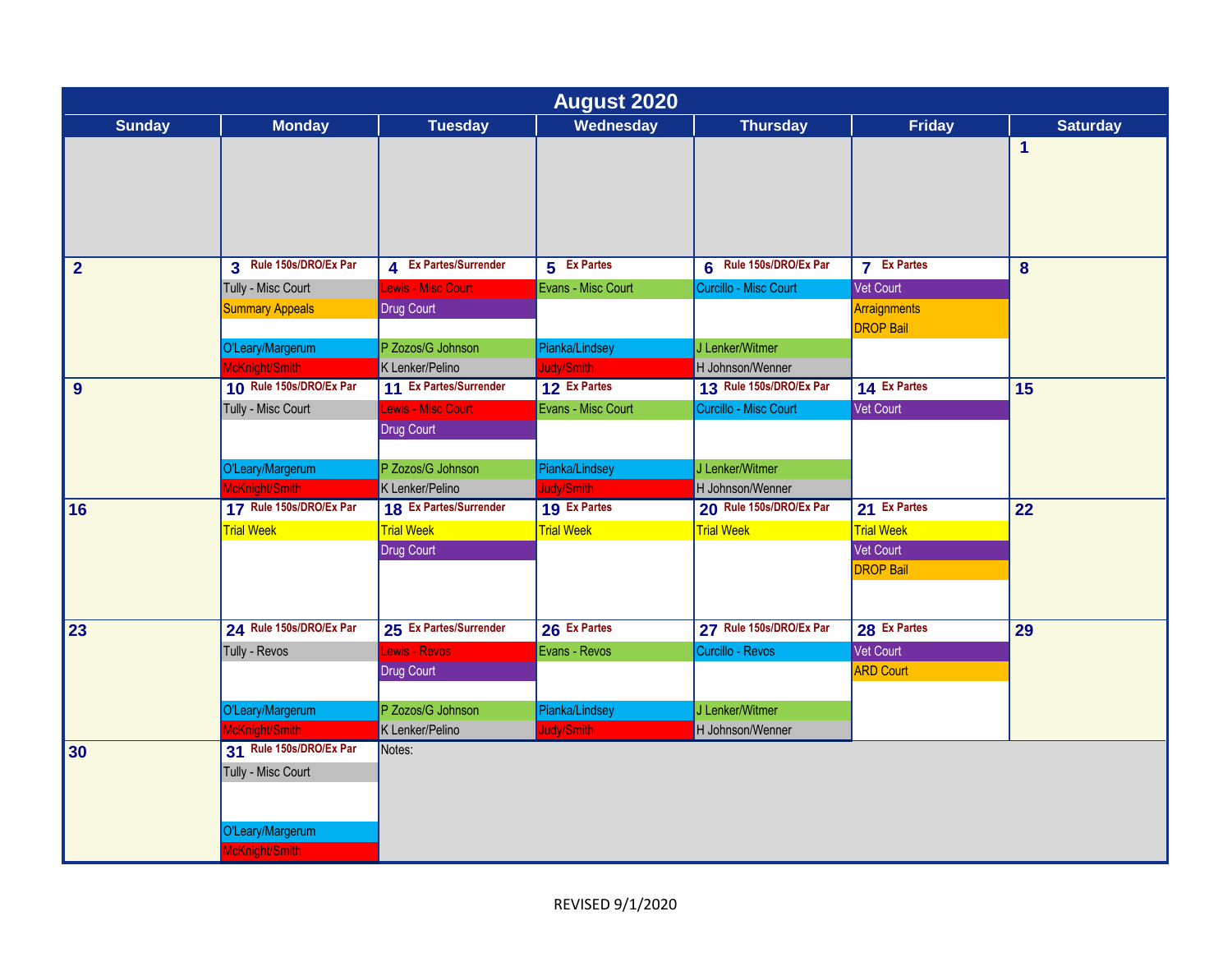| <b>September 2020</b> |                         |                        |                                 |                         |                   |                 |  |  |
|-----------------------|-------------------------|------------------------|---------------------------------|-------------------------|-------------------|-----------------|--|--|
| <b>Sunday</b>         | <b>Monday</b>           | <b>Tuesday</b>         | Wednesday                       | <b>Thursday</b>         | <b>Friday</b>     | <b>Saturday</b> |  |  |
|                       |                         | 1 Ex Partes/Surrender  | 2 Ex Partes                     | 3 Rule 150s/DRO/Ex Par  | 4 Ex Partes       | 5               |  |  |
|                       |                         | Lewis - Misc Court     | Evans - Misc Court              | Curcillo - Misc Court   | Vet Court         |                 |  |  |
|                       |                         | Drug Court             |                                 |                         | Arraignments      |                 |  |  |
|                       |                         |                        |                                 |                         | <b>DROP Bail</b>  |                 |  |  |
|                       |                         | P Zozos/G Johnson      | Pianka/Lindsey                  | J Lenker/Witmer         |                   |                 |  |  |
|                       |                         | K Lenker/Pelino        | Judy/Smith                      | H Johnson/Wenner        |                   |                 |  |  |
| $6\phantom{1}6$       | $\overline{7}$          | 8 Rule 150s/DRO/Ex Par | <b>g</b> Ex Partes              | 10 Rule 150s/DRO/Ex Par | 11 Ex Partes      | 12              |  |  |
|                       | Labor Day Holiday       | Lewis - Misc Court     |                                 | Curcillo - Misc Court   | <b>Vet Court</b>  |                 |  |  |
|                       | <b>Court Closed</b>     | Drug Court             | Tully - Misc Court              |                         |                   |                 |  |  |
|                       |                         | <b>Summary Appeals</b> |                                 |                         |                   |                 |  |  |
|                       |                         | P Zozos/G Johnson      | Pianka/Lindsey                  | J Lenker/Witmer         |                   |                 |  |  |
|                       |                         | K Lenker/Pelino        | Judy/Smith                      | H Johnson/Wenner        |                   |                 |  |  |
| 13                    | 14 Rule 150s/DRO/Ex Par | 15 Ex Partes/Surrender | 16 Ex Partes                    | 17 Rule 150s/DRO/Ex Par | 18 Ex Partes      | 19              |  |  |
|                       | <b>Trial Week</b>       | <b>Trial Week</b>      | <b>Trial Week</b>               | <b>Trial Week</b>       | <b>Trial Week</b> |                 |  |  |
|                       |                         | <b>Drug Court</b>      |                                 |                         | <b>Vet Court</b>  |                 |  |  |
|                       |                         |                        |                                 |                         | <b>DROP Bail</b>  |                 |  |  |
|                       |                         |                        |                                 |                         |                   |                 |  |  |
|                       |                         |                        |                                 |                         |                   |                 |  |  |
| 20                    | 21 Rule 150s/DRO/Ex Par | 22 Ex Partes/Surrender | 23 Ex Partes                    | 24 Rule 150s/DRO/Ex Par | 25 Ex Partes      | 26              |  |  |
|                       | Tully - Revos           | Lewis - Revos          | Evans - Revos                   | Curcillo - Revos        | Vet Court         |                 |  |  |
|                       |                         | <b>Drug Court</b>      |                                 |                         | <b>ARD Court</b>  |                 |  |  |
|                       |                         |                        |                                 |                         |                   |                 |  |  |
|                       | O'Leary/Margerum        | P Zozos/G Johnson      | Pianka/Lindsey                  | J Lenker/Witmer         |                   |                 |  |  |
|                       | McKnight/Smith          | K Lenker/Pelino        | ludy/Smith                      | H Johnson/Wenner        |                   |                 |  |  |
| 27                    | 28 Rule 150s/DRO/Ex Par | 29 Ex Partes/Surrender | 30 Ex Partes                    | Notes:                  |                   |                 |  |  |
|                       | Tully - Misc Court      | Lewis - Misc Court     | Evans - Misc Court              |                         |                   |                 |  |  |
|                       |                         | <b>Drug Court</b>      | <b>Costs and Fines Contempt</b> |                         |                   |                 |  |  |
|                       |                         |                        |                                 |                         |                   |                 |  |  |
|                       | O'Leary/Margerum        | P Zozos/G Johnson      | Pianka/Lindsey                  |                         |                   |                 |  |  |
|                       | McKnight/Smith          | K Lenker/Pelino        | Judy/Smith                      |                         |                   |                 |  |  |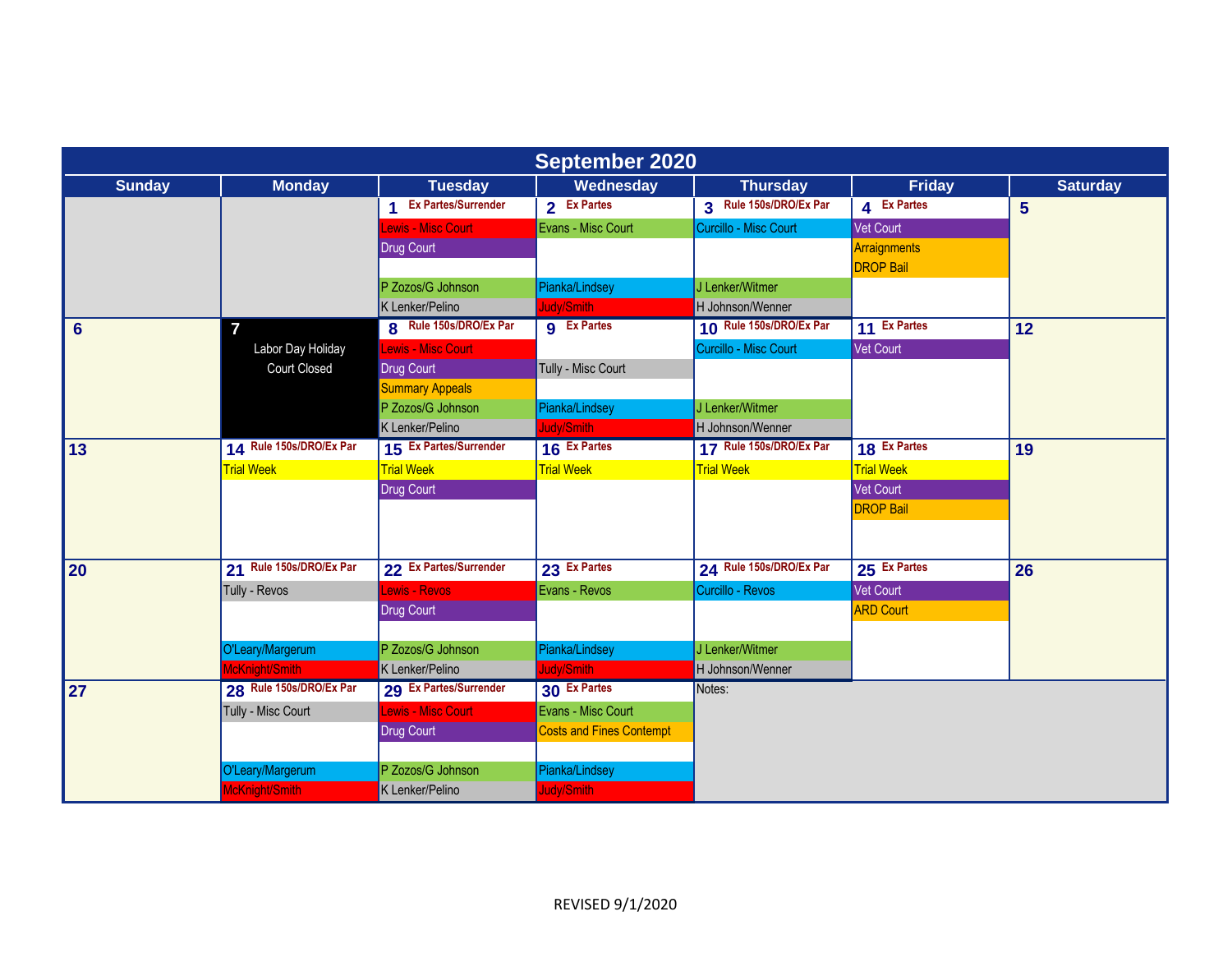| October 2020    |                         |                        |                    |                         |                    |                         |  |  |
|-----------------|-------------------------|------------------------|--------------------|-------------------------|--------------------|-------------------------|--|--|
| <b>Sunday</b>   | <b>Monday</b>           | <b>Tuesday</b>         | Wednesday          | <b>Thursday</b>         | <b>Friday</b>      | <b>Saturday</b>         |  |  |
|                 |                         |                        |                    | 1 Rule 150s/DRO/Ex Par  | 2 Ex Partes        | $\overline{\mathbf{3}}$ |  |  |
|                 |                         |                        |                    | Curcillo - Misc Court   | Vet Court          |                         |  |  |
|                 |                         |                        |                    |                         | Arraignments       |                         |  |  |
|                 |                         |                        |                    |                         |                    |                         |  |  |
|                 |                         |                        |                    | J Lenker/Witmer         |                    |                         |  |  |
|                 |                         |                        |                    | H Johnson/Wenner        |                    |                         |  |  |
| 4               | 5 Rule 150s/DRO/Ex Par  | 6 Ex Partes/Surrender  | <b>7</b> Ex Partes | 8 Rule 150s/DRO/Ex Par  | <b>g</b> Ex Partes | 10                      |  |  |
|                 | Tully - Misc Court      | Lewis - Misc Court     | Evans - Misc Court | Curcillo - Misc Court   | Vet Court          |                         |  |  |
|                 | <b>Summary Appeals</b>  | Drug Court             |                    |                         | <b>DROP Bail</b>   |                         |  |  |
|                 |                         |                        |                    |                         |                    |                         |  |  |
|                 | O'Leary/Margerum        | P Zozos/G Johnson      | Pianka/Lindsey     | J Lenker/Witmer         |                    |                         |  |  |
|                 | McKnight/Smith          | K Lenker/Pelino        | Judy/Smith         | H Johnson/Wenner        |                    |                         |  |  |
| $\overline{11}$ | 12 Rule 150s/DRO/Ex Par | 13 Ex Partes/Surrender | 14 Ex Partes       | 15 Rule 150s/DRO/Ex Par | 16 Ex Partes       | 17                      |  |  |
|                 | Tully - Misc Court      | Lewis - Misc Court     | Evans - Misc Court | Curcillo - Misc Court   | <b>Vet Court</b>   |                         |  |  |
|                 |                         | Drug Court             |                    |                         |                    |                         |  |  |
|                 |                         |                        |                    |                         |                    |                         |  |  |
|                 | O'Leary/Margerum        | P Zozos/G Johnson      | Pianka/Lindsey     | J Lenker/Witmer         |                    |                         |  |  |
|                 | McKnight/Smith          | K Lenker/Pelino        | ludy/Smith         | H Johnson/Wenner        |                    |                         |  |  |
| 18              | 19 Rule 150s/DRO/Ex Par | 20 Ex Partes/Surrender | 21 Ex Partes       | 22 Rule 150s/DRO/Ex Par | 23 Ex Partes       | 24                      |  |  |
|                 | <b>Trial Week</b>       | <b>Trial Week</b>      | <b>Trial Week</b>  | <b>Trial Week</b>       | <b>Trial Week</b>  |                         |  |  |
|                 |                         | <b>Drug Court</b>      |                    |                         | Vet Court          |                         |  |  |
|                 |                         |                        |                    |                         | <b>DROP Bail</b>   |                         |  |  |
|                 |                         |                        |                    |                         |                    |                         |  |  |
|                 |                         |                        |                    |                         |                    |                         |  |  |
| 25              | 26 Rule 150s/DRO/Ex Par | 27 Ex Partes/Surrender | 28 Ex Partes       | 29 Rule 150s/DRO/Ex Par | 30 Ex Partes       | 31                      |  |  |
|                 | Tully - Revos           | Lewis - Revos          | Evans - Revos      | Curcillo - Revos        | <b>Vet Court</b>   |                         |  |  |
|                 |                         | <b>Drug Court</b>      |                    |                         | <b>ARD Court</b>   |                         |  |  |
|                 |                         |                        |                    |                         |                    |                         |  |  |
|                 | O'Leary/Margerum        | P Zozos/G Johnson      | Pianka/Lindsey     | J Lenker/Witmer         |                    |                         |  |  |
|                 | McKnight/Smith          | K Lenker/Pelino        | Judy/Smith         | H Johnson/Wenner        |                    |                         |  |  |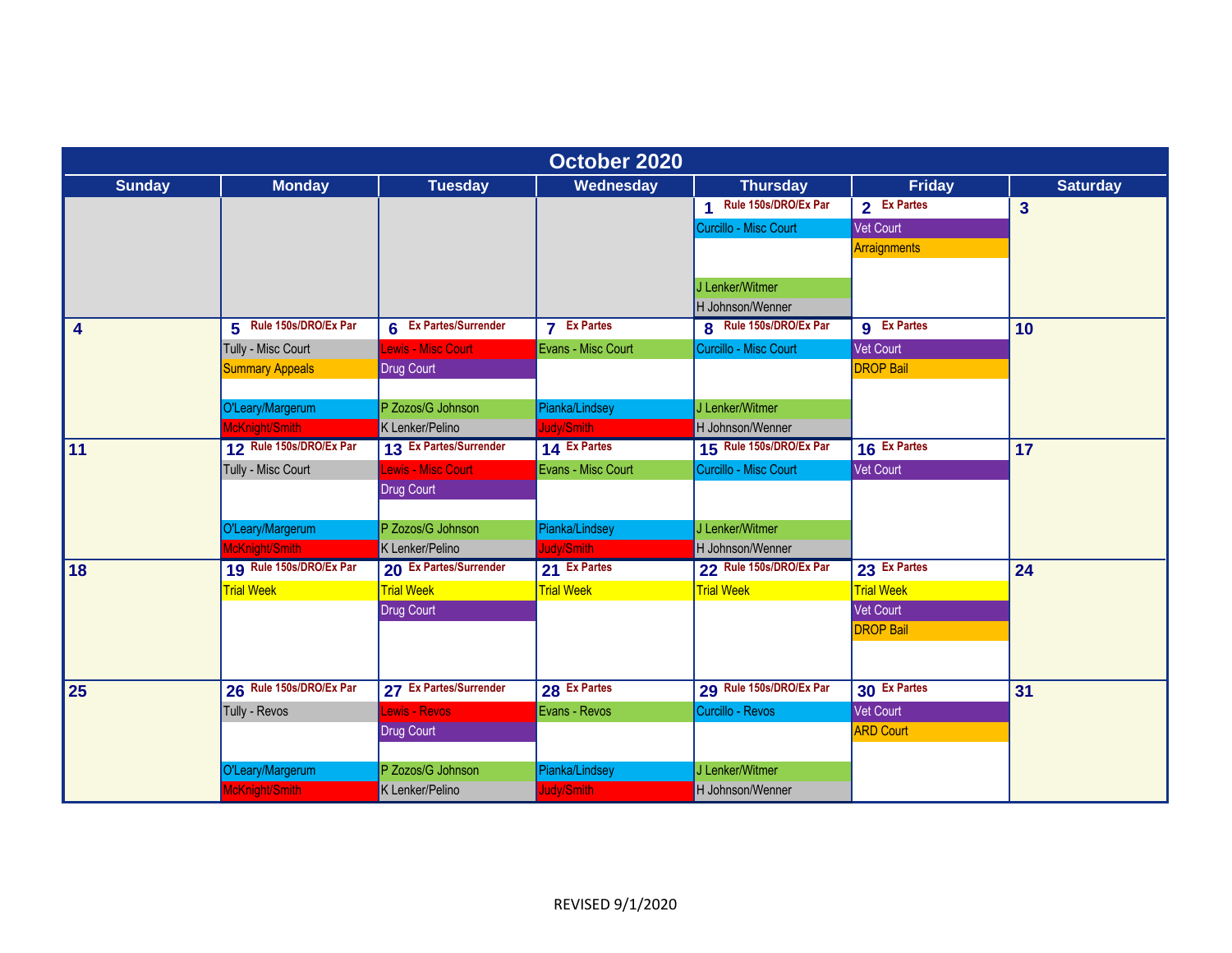| November 2020        |                               |                        |                                 |                          |                         |                 |  |  |
|----------------------|-------------------------------|------------------------|---------------------------------|--------------------------|-------------------------|-----------------|--|--|
| <b>Sunday</b>        | <b>Monday</b>                 | <b>Tuesday</b>         | Wednesday                       | <b>Thursday</b>          | <b>Friday</b>           | <b>Saturday</b> |  |  |
| $\blacktriangleleft$ | 2 Rule 150s/DRO/Ex Par        | 3 Ex Partes/Surrender  | 4 Ex Partes                     | 5 Rule 150s/DRO/Ex Par   | 6 Ex Partes             | $\overline{7}$  |  |  |
|                      | Tully - Misc Court            | Lewis - Misc Court     | Evans - Misc Court              | Curcillo - Misc Court    | Vet Court               |                 |  |  |
|                      |                               | <b>Drug Court</b>      |                                 |                          | Arraignments            |                 |  |  |
|                      |                               |                        |                                 |                          | <b>DROP Bail</b>        |                 |  |  |
|                      | O'Leary/Margerum              | P Zozos/G Johnson      | Pianka/Lindsey                  | J Lenker/Witmer          |                         |                 |  |  |
|                      | McKnight/Smith                | K Lenker/Pelino        | Judy/Smith                      | H Johnson/Wenner         |                         |                 |  |  |
| $\boldsymbol{8}$     | <b>g</b> Rule 150s/DRO/Ex Par | 10 Ex Partes/Surrender | 11                              | 12 Rule 150s/DRO/Ex Par  | 13 Ex Partes            | 14              |  |  |
|                      | Tully - Misc Court            | Lewis - Misc Court     | Veterans Day Holiday            | Curcillo - Misc Court    | <b>Vet Court</b>        |                 |  |  |
|                      | <b>Summary Appeals</b>        | Drug Court             | <b>Court Closed</b>             |                          |                         |                 |  |  |
|                      |                               |                        |                                 |                          |                         |                 |  |  |
|                      | O'Leary/Margerum              | P Zozos/G Johnson      |                                 | J Lenker/Witmer          |                         |                 |  |  |
|                      | McKnight/Smith                | K Lenker/Pelino        |                                 | H Johnson/Wenner         |                         |                 |  |  |
| 15                   | 16 Rule 150s/DRO/Ex Par       | 17 Ex Partes/Surrender | 18 Ex Partes                    | 19 Rule 150s/DRO/Ex Par  | 20 Ex Partes            | 21              |  |  |
|                      | Tully - Revos                 | <b>Lewis - Revos</b>   | Evans - Revos                   | Curcillo - Revos         | <b>Vet Court</b>        |                 |  |  |
|                      |                               | <b>Drug Court</b>      | <b>Costs and Fines Contempt</b> |                          | <b>ARD</b> Court        |                 |  |  |
|                      |                               |                        |                                 |                          | <b>DROP Bail</b>        |                 |  |  |
|                      | O'Leary/Margerum              | P Zozos/G Johnson      | Pianka/Lindsey                  | J Lenker/Witmer          |                         |                 |  |  |
|                      | McKnight/Smith                | K Lenker/Pelino        | Judy/Smith                      | H Johnson/Wenner         |                         |                 |  |  |
| 22                   | 23 Rule 150s/DRO/Ex Par       | 24 Ex Partes/Surrender | 25 Ex Partes                    | 26                       | 27 Rule 150s/DRO/Ex Par | 28              |  |  |
|                      | Tully - Misc Court            | Lewis - Misc Court     | Evans - Misc Court              | Thanksgiving Day Holiday | <b>Vet Court</b>        |                 |  |  |
|                      |                               | <b>Drug Court</b>      |                                 | <b>Court Closed</b>      |                         |                 |  |  |
|                      |                               |                        |                                 |                          |                         |                 |  |  |
|                      | O'Leary/Margerum              | P Zozos/G Johnson      | Pianka/Lindsey                  |                          |                         |                 |  |  |
|                      | McKnight/Smith                | K Lenker/Pelino        | Judy/Smith                      |                          |                         |                 |  |  |
| 29                   | 30 Rule 150s/DRO/Ex Par       | Notes:                 |                                 |                          |                         |                 |  |  |
|                      | Tully - Misc Court            |                        |                                 |                          |                         |                 |  |  |
|                      |                               |                        |                                 |                          |                         |                 |  |  |
|                      |                               |                        |                                 |                          |                         |                 |  |  |
|                      | O'Leary/Margerum              |                        |                                 |                          |                         |                 |  |  |
|                      | McKnight/Smith                |                        |                                 |                          |                         |                 |  |  |